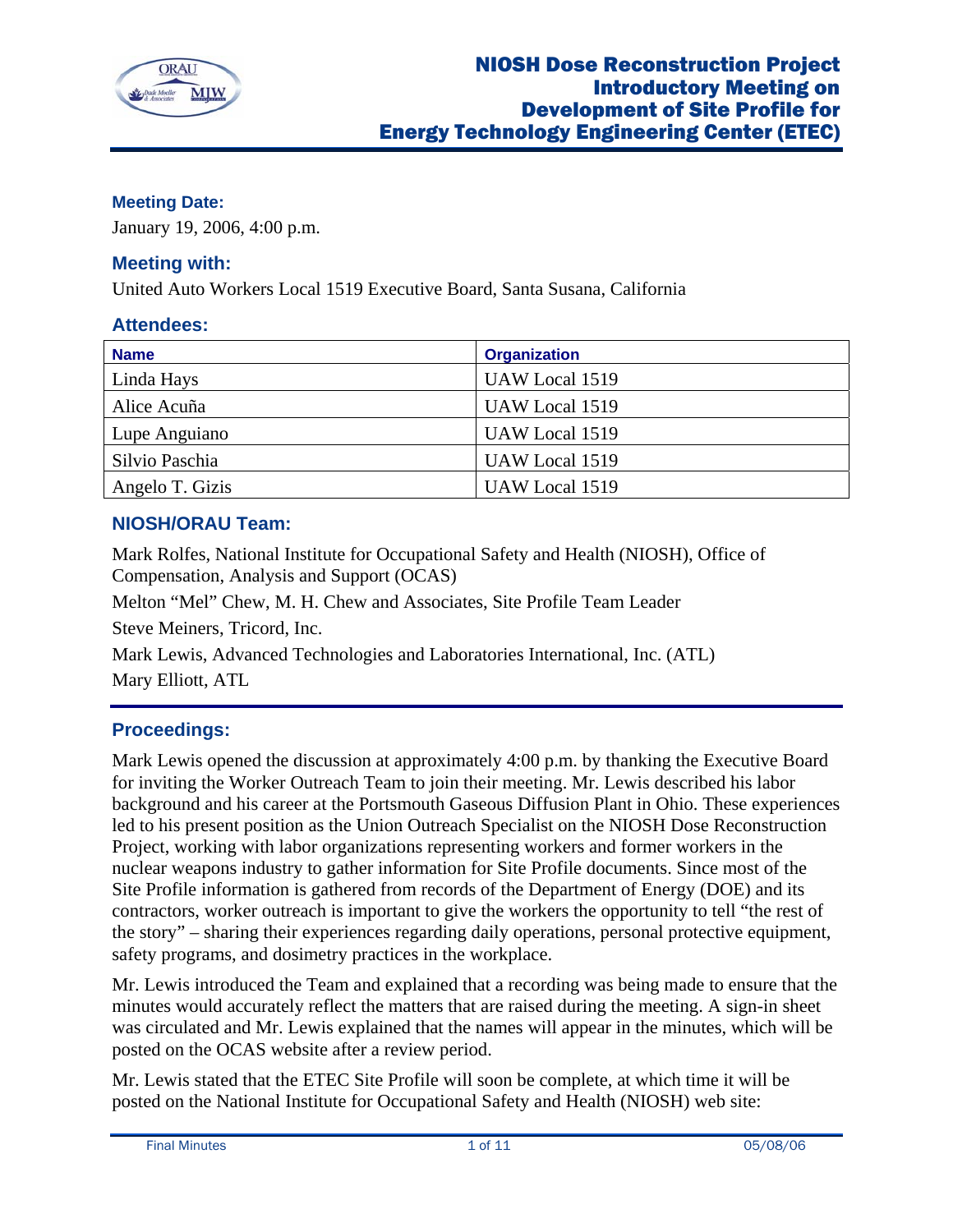

http://www.cdc.gov/niosh/ocas/ocastbds.html#etec. Some of the comments made during this meeting may not be included in the first edition, but the Site Profile is a "living document," which means that any new information brought forth could be considered for a future revision. With each new revision, claims that have been previously rejected may be reopened and reevaluated if the new information could impact the outcome of the dose reconstructions. Mr. Lewis turned the discussion over to Steve Meiners.

Steve Meiners stated that the Worker Outreach Team was present to ask for worker input for the Site Profile. The Site Profile Team collects a great deal of information from sources such as DOE and contractor records to write this document, but it may be lacking some of the historical details that workers can provide, such as daily work and safety practices, and how the dosimetry programs were actually implemented in the workplace. Getting these details during the development of the site profile can help to make it a more accurate instrument for dose reconstructions

The Energy Employees Occupational Illness Compensation Program Act (EEOICPA) was passed by Congress to compensate workers from the nuclear weapons industry who became ill as a result of occupational exposure to radiation or toxic chemicals. Claims are submitted through the Department of Labor (DOL), which processes EEOICPA claims under two Subtitles of the Act. After verifying the claimant's employment and medical diagnosis, DOL forwards the Subtitle B claims for radiation-induced cancer to NIOSH. If the claim is approved (the radiation dose reconstruction shows that the probability of the cancer being radiation-related is greater than 50%), the claimant may receive \$150,000 and medical expenses for treatment of that cancer from the date the claim is filed. Subtitle B claims may also be filed for berylliosis and silicosis, but the DOL does not forward those claims to NIOSH. DOL handles all claims for Subtitle E cases for exposure to toxic chemicals. A claimant may be eligible to file claims under both Subtitles.

### **Comment:**

Employees crossed back and forth between the ETEC and Rocketdyne sites, but the majority of the people here worked on the Rocketdyne site. *(To the other Board Members)* The team is primarily concerned with the work done at ETEC from the 1950s to the early 1970s.

### **Comment:**

We were given badges, but they always told us that we never had any high exposures like what was showing on our badges.

Steve Meiners continued: In the EEOICPA claims process, all of a claimant's potential radiation exposures are considered in the dose reconstruction. This includes internal and external exposures, as well as the potential radiation exposure from the background (the work environment) and any medical radiation exposures – such as chest X-rays – that may have been required as a condition of employment.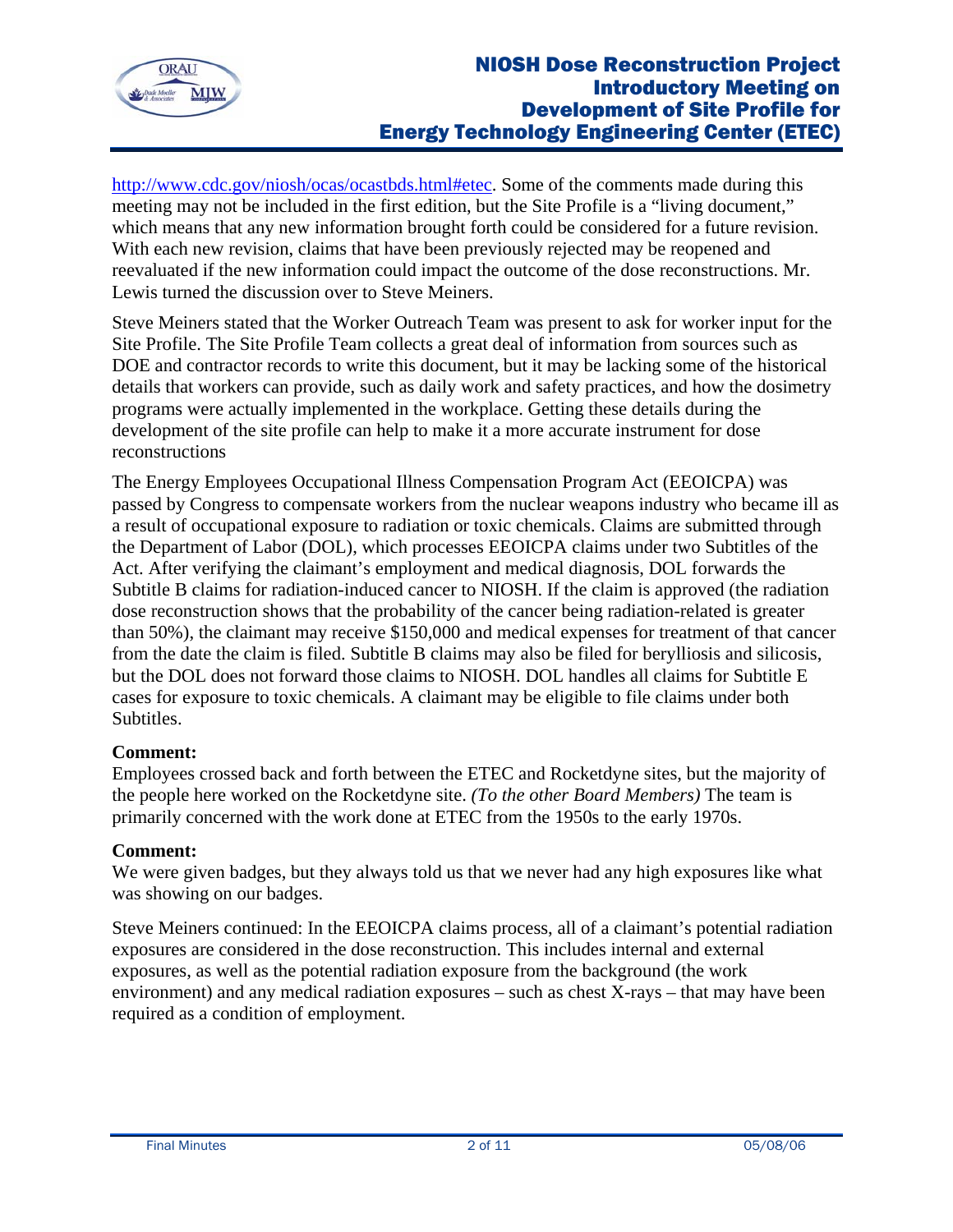

## **Comment:**

The company is supposed to keep a record – years back I used to request to see them. But we were supposed to believe what the company told us, we didn't have anyone from the union checking them. How do we know if what they put on the record is the truth or not?

A discussion ensued regarding how employees may not always observe correct dosimetry practices and how that may affect radiation badge readings. Attendees expressed their concern that this could cause problems in effectively calculating radiation exposures.

#### *Steve Meiners:*

In the dose reconstruction process, allowances are made for those kinds of events. If you tell us that you forget to wear your badge two days a year, then that is factored into your dose reconstruction. There is a formula to estimate "missing dose." What we're asking from you is to fill in the blanks – documents would be great, or maybe it's just a brainstorming thing where you write down things you remember, like "this event happened in this year," or "this happened in this building," or "the procedure said do this, but here's what really happened." All that information will help us better understand the site operations. That's a quick overview of what is in the presentation in the handout before you. Any time you have questions, there are several ways you can get information: web sites, toll-free telephone numbers, e-mail addresses. There are several ways for you to get information to NIOSH, too. They are in the handout as well. I am going to turn this over to Mel Chew, who is the Site Profile Team Leader.

### *Mel Chew:*

Thank you very much for coming. I knew a little bit about ETEC – and Atomics International back in the 1940s – before we were given the assignment to put the most information into a document in a very timely manner. Our team came down here in early November to begin going through the records.

### **Question:**

Did you get to chance to look at all the film badges? The union never checked these readings. We went by what the company told us. They said the readings were alright every time we asked.

### *Mel Chew:*

To answer your question, I did not look at specific films that were developed. The majority of film dosimetry was done by a company that Boeing hired – Landauer.

### *Response:*

Before Boeing, Rockwell owned the company.

### *Mel Chew:*

Rockwell did the same thing. Over time, the badges lose their darkness and are difficult to read. We look at the information that was recorded when the badges were read. When we are writing the document, we do not focus on any individual's information, but the overall potential exposures. The information for an individual comes along with the claim. The team is interested in making sure that workers were badged, how often the badges were exchanged, who was required to wear them and whether the correct badges were worn for the events in the workplace. We also look to see whether there were bioassay programs in place to monitor potential internal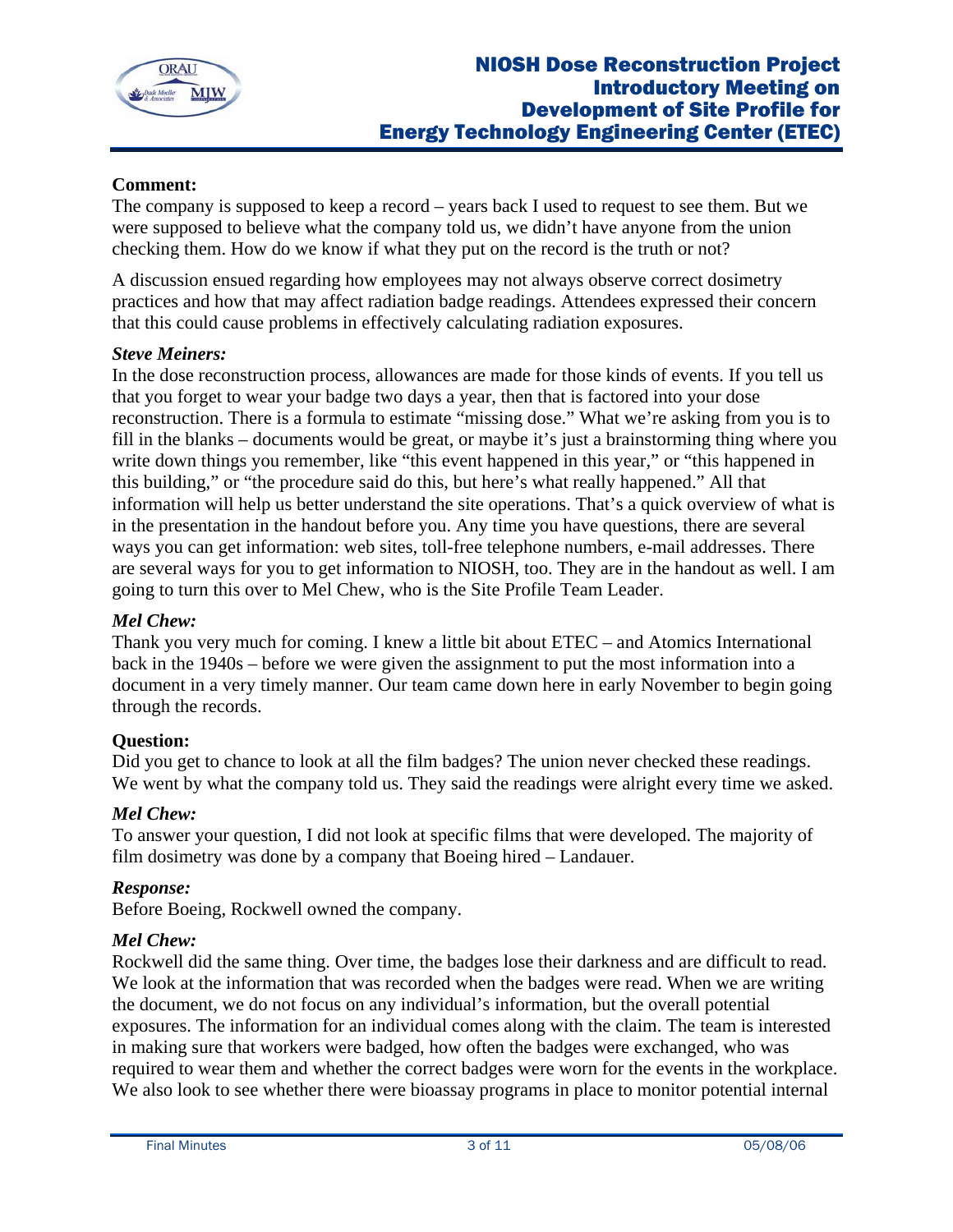

exposure. We do not look at your individual films, but how the film was developed, how it was worn – the process itself. That is important because it helps us understand what potential exposures may have been missed, which is what Steve was saying.

### *Mark Rolfes:*

The information that the Site Profile Team is looking for will help to fill in some of the gaps when you are routinely being monitored and receiving 10 millirems per day... We will use that kind of information when we are doing a dose reconstruction.

### **Comment:**

I'm a Maintenance Mechanic. I used to have to get suited up to go into the "hot" areas. But where she works, the work groups are allowed so much radiation per day. What is the dose you could get and then they would replace you? You could get so much in a week's time and then they would pull you off the job. But how much would I have gotten while I was in there?

## *Response (from another attendee):*

To actually read this badge, these are – I guess what you would call a slow response – they don't get the information back in a timely manner. We had pocket chambers so we could get a more immediate reading. They also have some idea of the radiation in an area before we even go in. I don't see there being an issue (with the monitoring practices). I have forgotten to take my badge off my clothing and washed it, and the hygienist told me that didn't hurt it. And because I'm a mechanic, and not a hygienist, I typically take them at their word. I've been there twenty-seven years and I have seen workers leave their badges in the "hot spots" so the readings will come back high and they will be moved to another area because they are "hot." I don't think that the company purposely misreads my badge so they can misrepresent the records.

### *Response (Commenter):*

But we don't have anyone from the union double-checking the results. You believe what the company tells us?

### *Response (another attendee):*

Yes, and even now, because we aren't Health Physicists, if they tell us the area is "hot"… Now, most of the areas where we work have such low levels that there is not really an issue. We did have the pocket dosimeters where you could actually read them on a regular basis. The readings on those very seldom changed.

#### *Mel Chew:*

Let me try to address your concern, sir. The company is required to give you that information. Some unions even hire health physicists as consultants to make sure that the dosimetry records are passed on and documented correctly. Whether that did or did not happen here is a separate issue.

#### *Response (another attendee):*

If you come to me – because I am not a health physicist – I'm not going to tell you that your report means this, this and this. I still have to go to a health physicist and he is going to tell me how to interpret your report.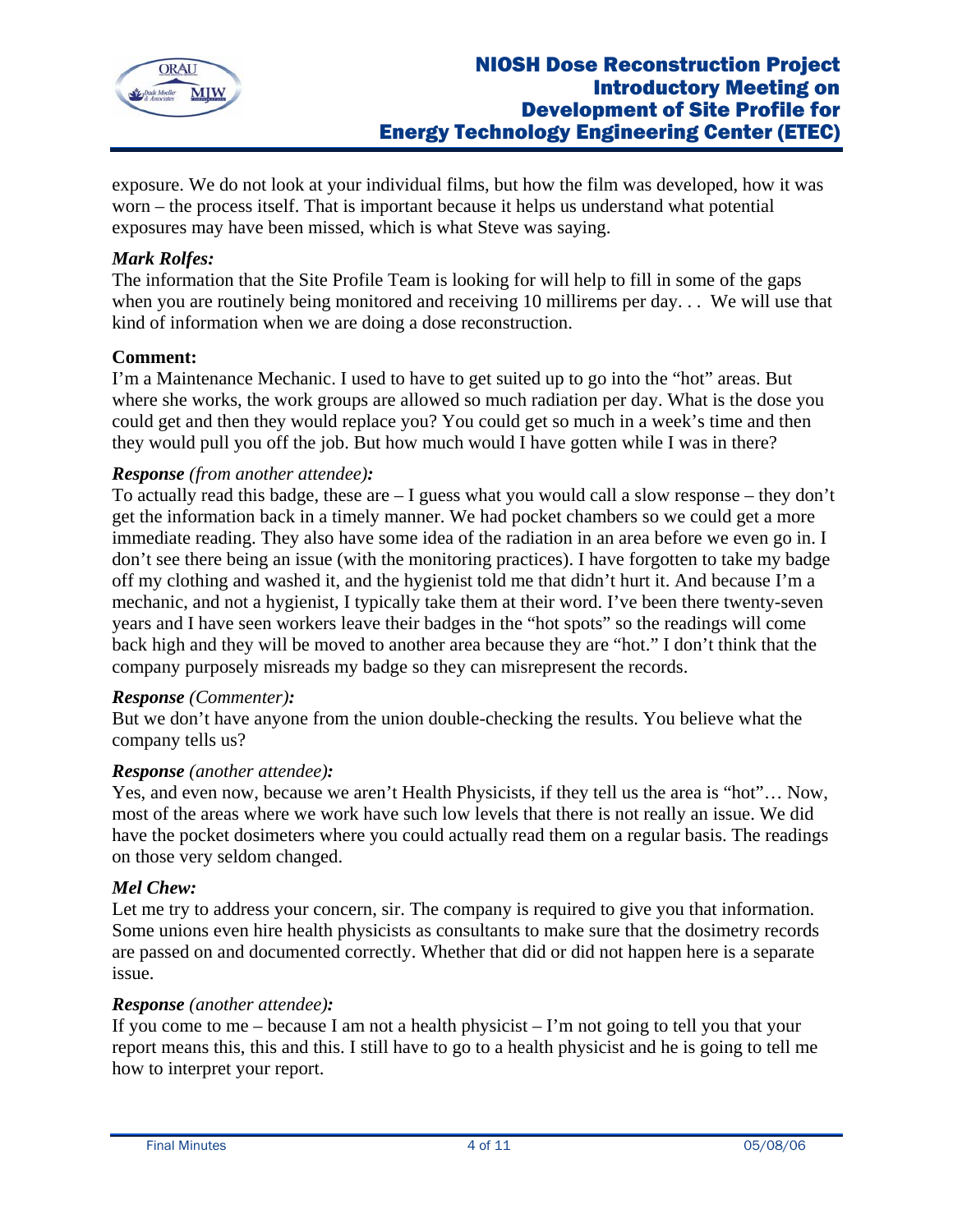

## *Steve Meiners:*

If you file a claim, all of your personal radiation records will be gathered together and reviewed by the dose reconstructors. I perceive that you have a concern that what you were told is true and accurate. The people who will perform your dose reconstruction will evaluate the actual data, not the company's report about it.

#### *Response (Commenter):*

My concern is regarding another story. UCLA (University of California at Los Angeles) was doing a study and told us that the company would not release some of the records. Is that true?

#### *Response (another attendee):*

UCLA was doing an epidemiologic study. I can see where there may have been some issues with the company releasing our personal data to UCLA. But the company must release your records if you ask for them.

#### *Response (Commenter):*

I'm talking general now – I'm not talking about me – UCLA said that some of the records were lost. Is that true or not? You were involved.

#### *Response (another attendee):*

We're talking about a long time ago, and it wasn't the radiation records that were lost. But there were some records that were destroyed, and they said that some deranged employee came in and destroyed all the records. I had the understanding that these were not medical records. Those have to be saved for thirty years after you retire. After you retire, you have the right to go back and ask to look at those records.

#### *Steve Meiners:*

During the dose reconstruction, there will always be an assumption made in the claimant's favor if data is missing. Co-worker data is sometimes used to fill in missing data. If there is any doubt during the process at all, a "maximum allowable" dose is assumed.

#### *Response (Commenter):*

The company brought in "top guns" from New York and Massachusetts, do you remember?

### *Response (another attendee):*

Yes, they brought them in to look for particular records, but not radiation records.

### *Mel Chew:*

I'd like to pick up where I left off. In a couple weeks, the Site Description section of the Site Profile will be released. This part of the document is usually not much more than twenty or thirty pages. ETEC is a very complex, fascinating site and its Site Description is fifty-two pages. I would like to encourage you to take a look at it when it becomes available. Where you can really help us is by telling us about programs that are not included or significant incidents that you are aware of that are not mentioned. Those kinds of information are very valuable to make the Site Profile a comprehensive, accurate document. If you have time, certainly try to look at the Site Description. You will read what a great history you have been part of and you will also find yourself in there because we hope that all of the programs were mentioned. There is a list of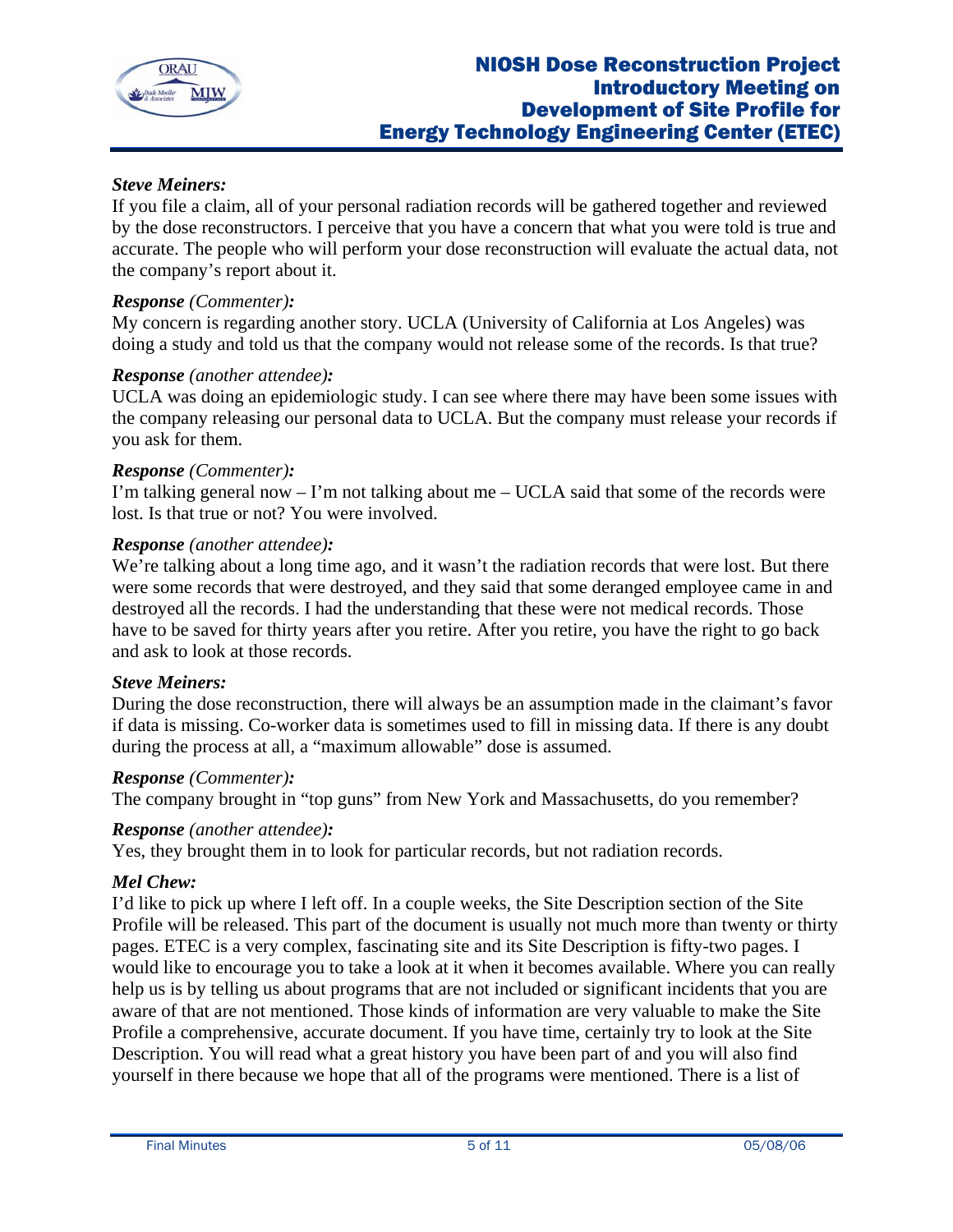

programs by Building, what radioisotopes and how much of them were located in a particular building – there are several pages of that kind information.

# **Question:**

Did you cover other programs, such as coal gasification and solar, or strictly the radiation? They were all DOE programs.

### *Mel Chew:*

Most of those programs were non-radiological, but if they used radioactive materials for, say, a tracer, then that would be mentioned. I was involved with some of those studies at the laboratory where I worked and we used radioactive materials as part of the studies because they act as very good tracers.

### **Question:**

So you didn't have anything to do with the Rocketdyne site – we're only talking about ETEC and Area IV?

### *Mel Chew:*

Facilities at Canoga Park, Downey, De Soto and Area IV are all included. We recognize that some badged workers worked on the ETEC side, but the next day – or even the same afternoon – could have been working on the Rocketdyne side. There were potential radiation exposures from the Rocketdyne side. Some of the radiographers carried their badges back and forth. That is included in this particular Site Profile.

### **Comment:**

The residents of the area were awarded thirty million dollars in a lawsuit against Boeing. We work inside the plant, are we all one hundred percent alright? That award doesn't even consider Boeing workers.

### *Mark Lewis:*

That is the purpose of this law – to compensate the workers from the nuclear weapons industry who have become sick as a result radiation or chemical exposure during their employment.

### **Comment:**

I don't know if people will want to speak up. People may be afraid of company retaliation… that Boeing may say, "You're just a troublemaker"… that kind of thing. Does an employee have any type of protection that the company can't get rid of them?

### *Mark Lewis:*

Do you mean for the present employees? *(The Commenter responded positively.)* Are you saying that fear of losing your job could inhibit you from speaking?

### *Response:*

The company is downsizing right now, heads are rolling.

### *Mel Chew:*

No one from the company is here with us. We hope that we can create an environment in which you will feel comfortable to speak freely. None of your comments will be identified by name here today. I can understand clearly why you would be concerned about word getting back to the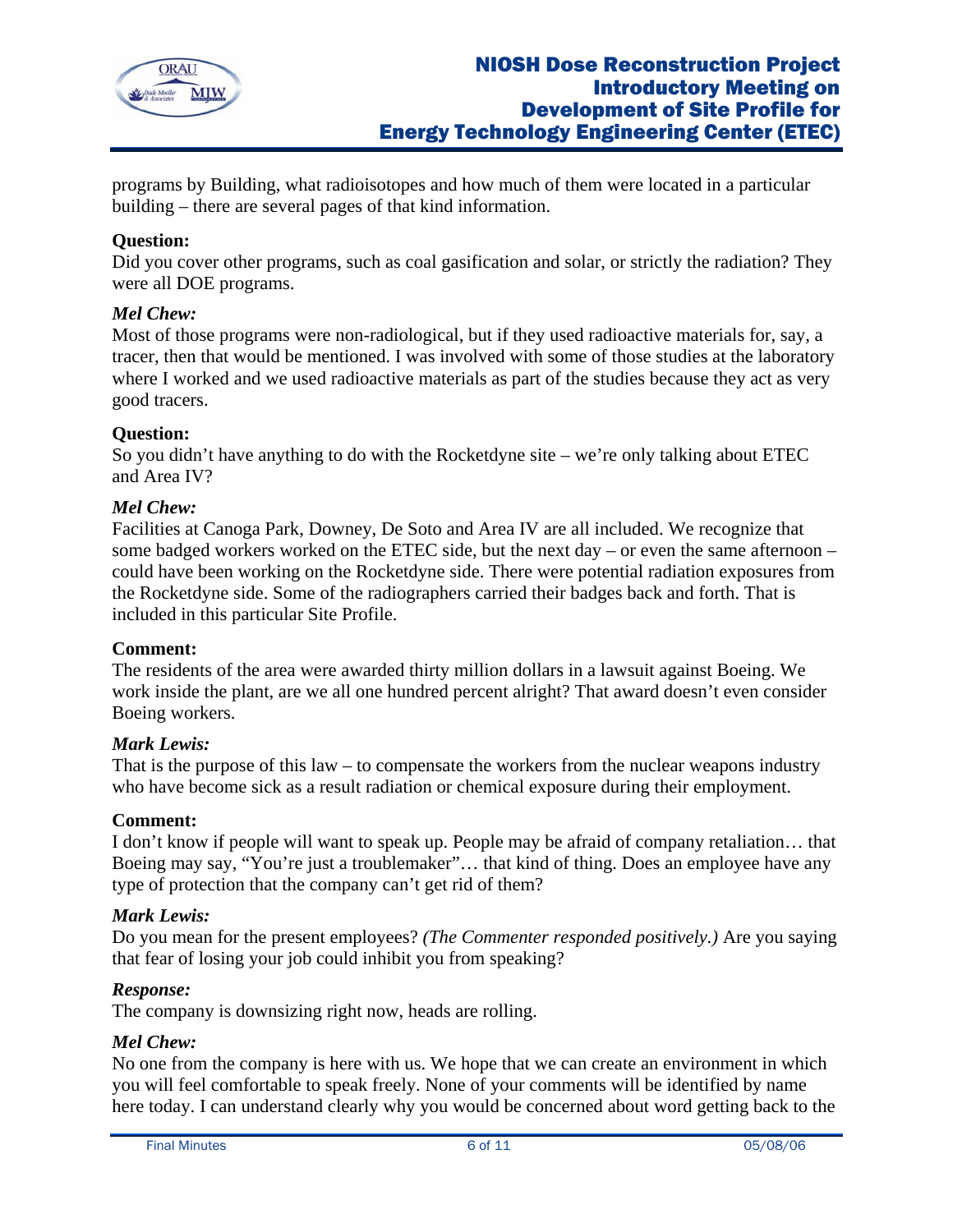

company, but I think that the arrangement here is clearly to protect you as much as possible. That is why no one from Boeing was invited to this meeting.

## *Mark Lewis:*

That is exactly right. I am the union liaison for this program. I try to make this the best atmosphere that can be brought forth. If you are afraid to talk about classified issues for security reasons, arrangements can be made for a secure interview in an area where you can talk to someone with a security clearance. If you are afraid of losing your job because the company could label you a "troublemaker," your retired workers are a valuable way to bring forth information.

## **Comment:**

That is a good point. Most of the people who worked here when the nuclear programs covered by this law were operating have retired. If they haven't retired yet, they have enough seniority that they don't have to worry about losing their jobs. For these people, it may be more of a personal thing.

### **Comment:**

Regarding the UCLA survey that was mentioned earlier, one thing that bothered the employees was that that survey was strictly based on the workers who had passed away. It wasn't based on the physical health of the workers who were on the site at the time of the survey.

#### *Steve Meiners:*

In this program, each individual who makes a claim has an individual dose reconstruction. The same results are not globally applied to all claimants. Each individual is evaluated.

### **Question:**

 There are probably eight or ten people that had a really high dose rate. Do you look at those particular people in general? How do you address those people?

### *Mark Lewis:*

Unless they have filed a claim, you wouldn't be looking at them. Would you, Mel?

### *Mel Chew:*

That is correct. We would not be aware of those particular exposures unless claims have been filed. We do know the processes, though. Boeing is required to allow NIOSH access to the exposure records, so we would look at the values to make sure they are correct based on the information that we have.

### *Response:*

The problem with that is that most of these people who have had the high exposures are not ill.

### *Mel Chew:*

And that is a positive thing, isn't it?

### **Question:**

What if they become ill later?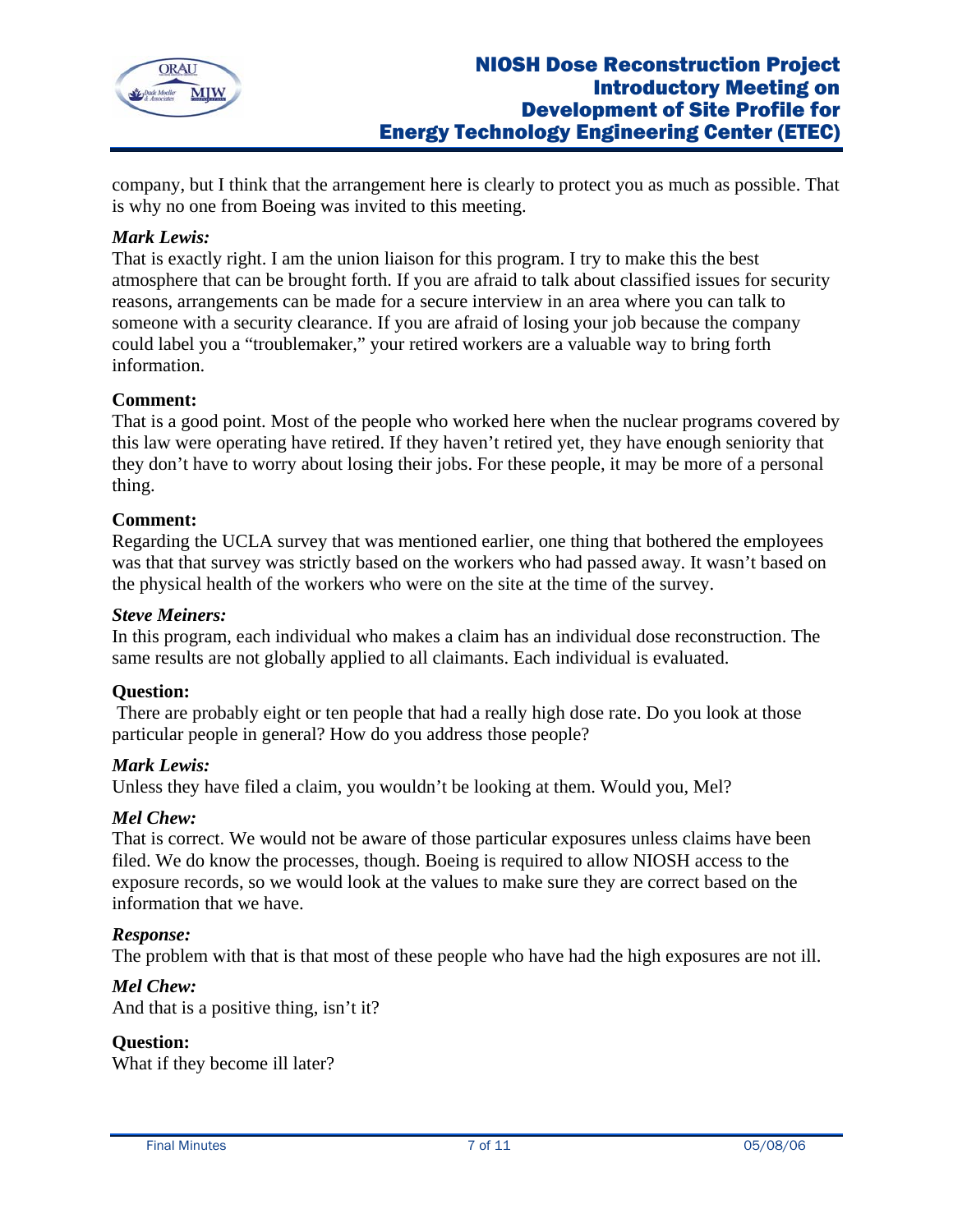

# *Mark Lewis:*

Each person responds differently to radiation exposure.

# **Comment:**

I have posed this same question before. I asked if a small exposure over a short period of time could be harmful and the answer was that it was possible. We talk long-term, but that is not always necessarily the case.

## *Mark Lewis:*

This is why it is important for the Site Profile Team to be aware of any accidents or incidents that may have happened.

## **Question:**

Didn't we just have one recently? A worker got a high dose of something and they made him take his clothes off right there.

*Response (another attendee):*  It really wasn't that high of a dose.

### *Mel Chew:*

There is a difference between being contaminated and actually getting a dose. That is why you wear protective clothing – you can have contamination on your clothing or even on your skin, and it doesn't necessarily mean that you're going to have a real exposure. The real exposures come when you either inhale or ingest some of the material. That is why when you remove the clothing, you have to be very careful that the contaminants do not become airborne.

### *Response:*

That's what I'm saying. He was working there, breathing it. He didn't know he was inhaling it until they metered it. That is exactly what I'm saying.

### *Mel Chew:*

If he did potentially inhale or ingest the contaminant, and they knew he was involved in an incident, they would probably follow up with a bioassay, either lung counting or a urine sample. Depending on the metabolism of the radioisotope, it would show up. They probably have a fairly good record of that. Your body is one of the best indicators.

### *Response (another attendee):*

If he really is concerned about that, he can be scheduled for a bioassay when they are done again. The company does them every six months. He can be put on the list.

# *Response:*

I think maybe he doesn't realize that he could ask for this.

### *Steve Meiners:*

One of the things that I have heard people talk about is long term effects (of radiation) versus short term. It can take a relatively long time for some of these cancers to show up. We want you to be aware that this program is ongoing. If you become ill in the future, you are still eligible to file a claim.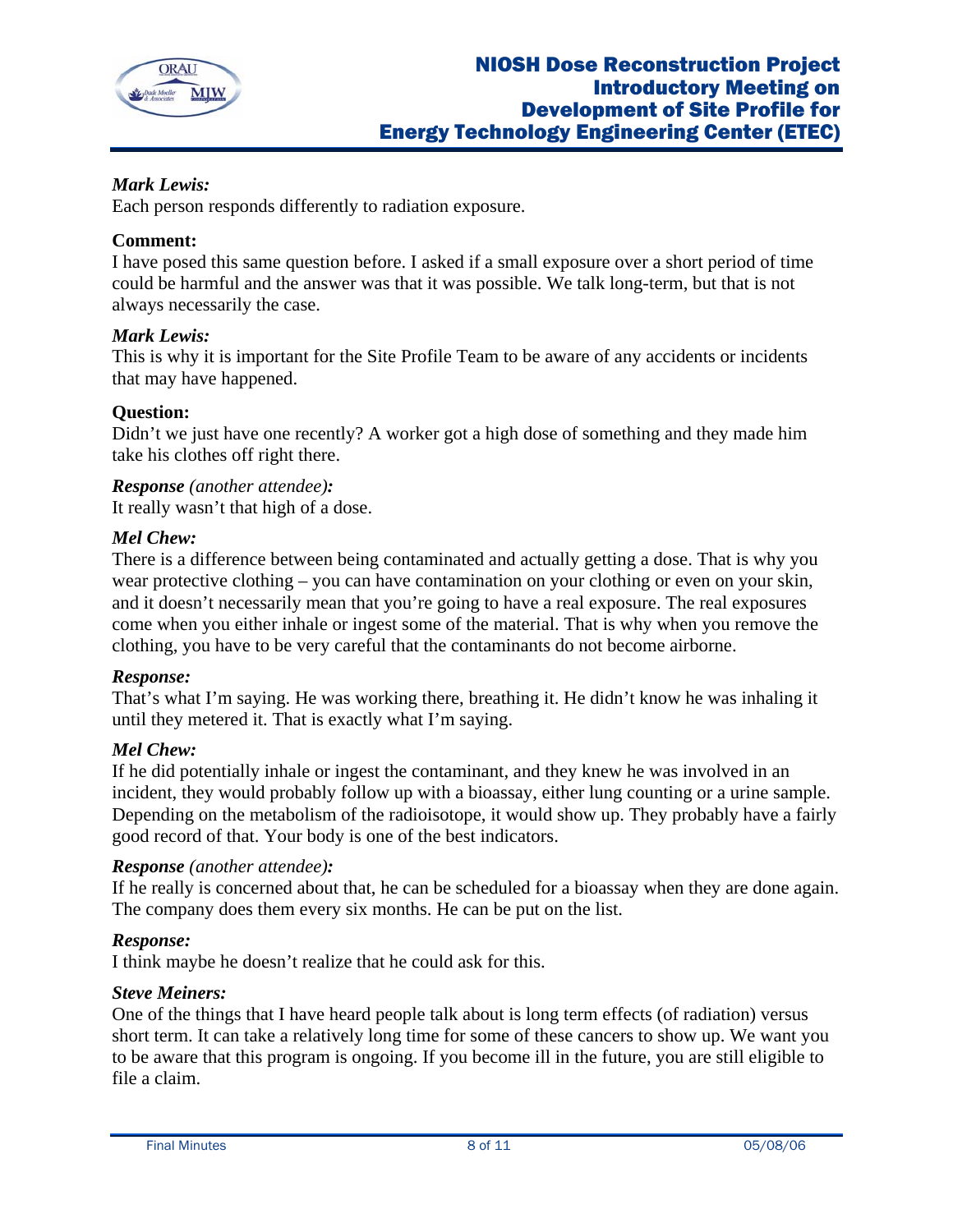

## **Comment:**

That was something I was going to ask about because I know that this program has been around for several years. We do have one member that I know has filed and actually received compensation for his illness. It seems to me that having the Site Profile will actually speed up the process. The President of our Retirees' group asked me what these meetings were about, and I told him that I believed it was about this compensation program – getting information out there so eligible people can file claims. I was aware that radiation and beryllium are covered under the law, but I was not sure about asbestos.

## *Mark Rolfes:*

NIOSH evaluates only the Subtitle B claims for radiation-induced cancer. DOL receives claims for berylliosis and silicosis under Subtitle B, and claims for chemical exposure under Subtitle E, as well as evaluating radiation claims for chemical exposure. NIOSH does not work with any of these claims, and only performs dose reconstructions for the cancer claims under Subtitle B. It is possible for a claimant to be awarded compensation under both Subtitles: \$150,000 for Subtitle B and up to \$250,000 for Subtitle E, and medical expenses for existing conditions from the time the claims are filed.

### **Question:**

Can you repeat that please?

## *Mark Rolfes:*

To receive \$150,000 compensation under Subtitle B, a claimant's radiation dose reconstruction must show that enough exposure occurred for the probability of causation to be greater than fifty percent – that is, the likelihood that radiation is "at least as likely as not" to have caused the cancer. Compensation for chemical exposure under Subtitle E can be up to \$250,000, which includes compensation for lost work time. In addition to compensation, medical expenses for the claimant's illnesses are covered under both Subtitles. Subtitle E claims are administered solely by DOL. NIOSH does not do a dose reconstruction for these chemical claims.

### **Question:**

If the claimant goes to another area for testing, is that time compensated?

### *Mark Rolfes:*

Do you mean for medical treatment? Yes, that is covered. I'm not certain what exactly is covered under medical expenses.

### *Mark Lewis:*

Some associated expenses are included in the medical expenses, such as gasoline and parking.

### **Question:**

Does that include chemical exposure? What time period is covered for these illnesses? Can a claim be filed under Subtitle E for past medical conditions resulting from chemical exposure – before the law came into effect?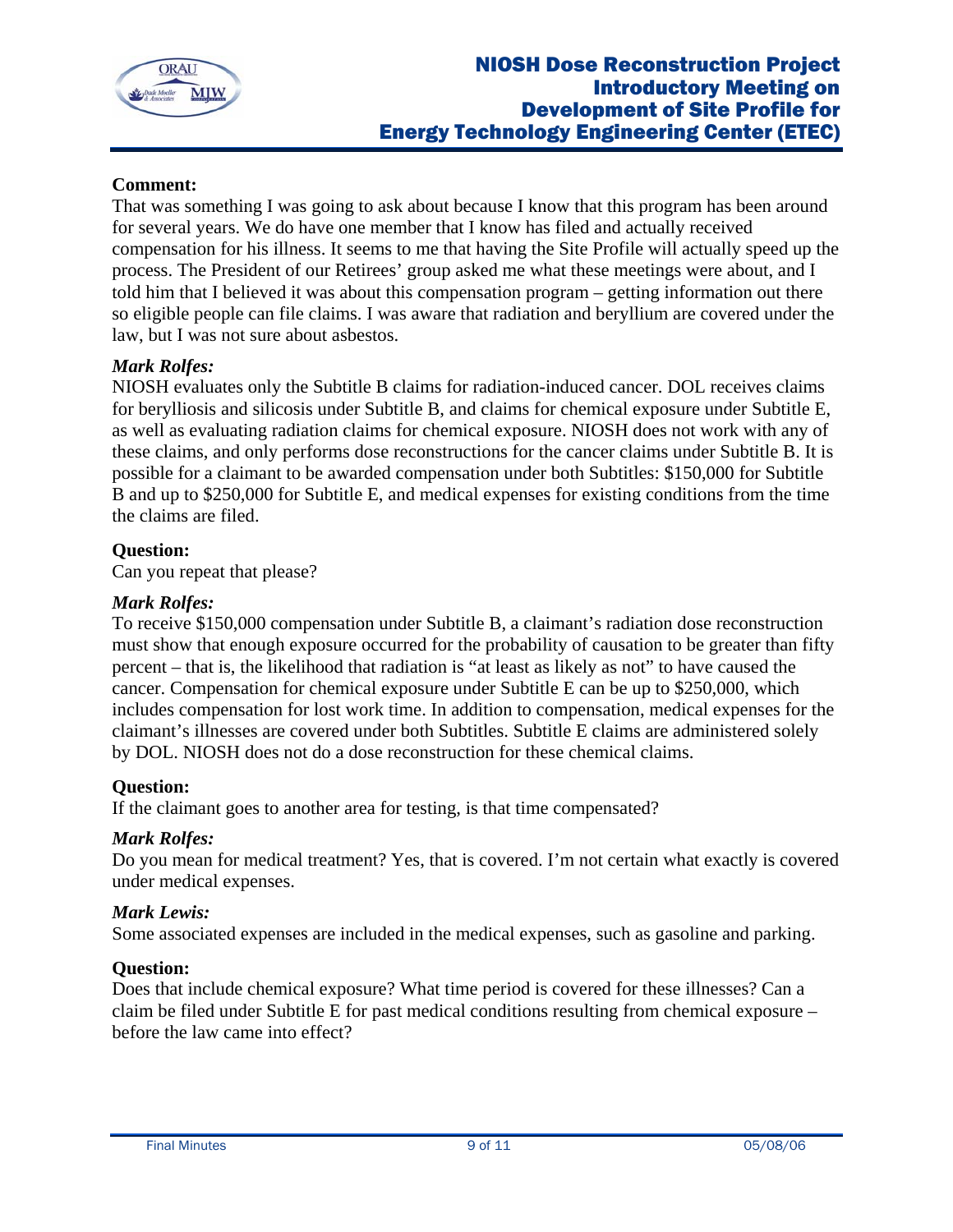

# *Mark Rolfes:*

Subtitle E is for illness from chemical exposure. Workers from eligible DOE sites that were part of the nuclear weapons programs can file Subtitle E claims for previous medical conditions in the same manner that they can file for previous illnesses under Subtitle B.

### *Response (from another attendee):*

Are we only talking about the DOE contracts now? They worked for DOD (Department of Defense) and NASA (National Aeronautics and Space Administration). Workers under those contracts are not eligible, are they?

#### *Mark Lewis:*

No, those workers are not eligible. Contracts under other government agencies are not included. I think that it is very important to say here that survivors of former workers can apply for compensation under this program, including spouses, children and grandchildren.

#### **Question:**

I have a friend that became ill after being exposed to chemicals on the job. She worked at another plant. Is she eligible for compensation under this law?

#### *Steve Meiners:*

Were they connected with the energy program in some way?

#### *Response:*

I think they did some work for power plants. She was exposed to MEK (methyethylketone).

### *Steve Meiners:*

What facility was this?

### *Response:*

It was at (sounds like Phenolin) Electronics in Chatsworth. I'm just asking, "If there's a new law, would it cover past illnesses?"

#### *Steve Meiners:*

This law (EEOICPA) covers employees of the ETEC facilities from the beginning of operations but it is only for energy employees.

#### *Mark Lewis:*

… From atomic weapons programs under DOE.

#### *Response:*

They built cable for the Minuteman missiles. Would that be involved?

#### *Mark Lewis:*

That would probably be under a DOD contract. Those workers are not covered under this compensation program.

### *Mark Rolfes:*

I don't want to mislead anyone here. I just wanted to make you aware of the chemical exposures aspect of this program. We are here to get information about radiation exposures. What facilities